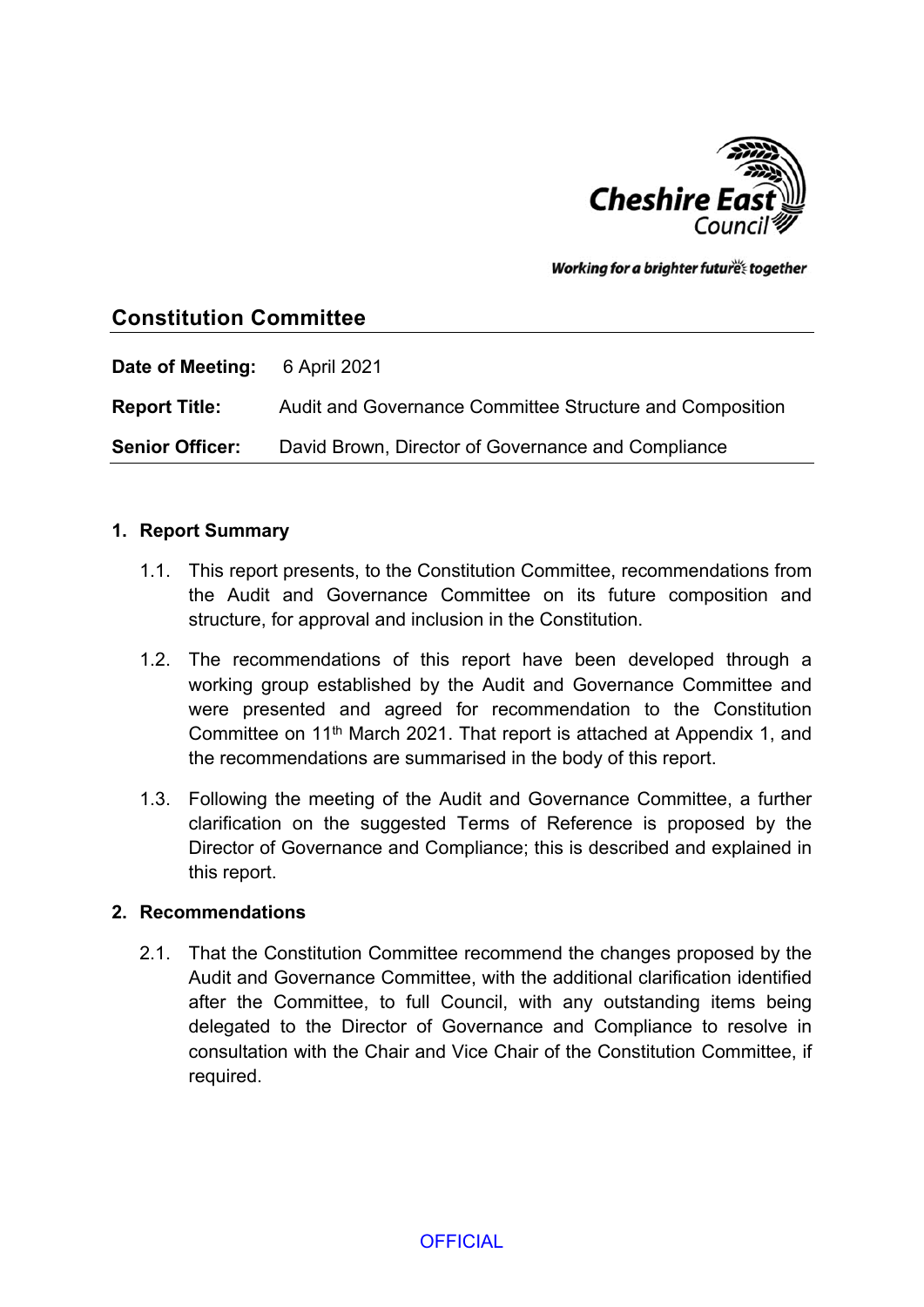## **3. Reasons for Recommendations**

3.1. The composition and structure of the Council's Audit and Governance Committee, along with its Terms of Reference, have been reviewed and updated to ensure that they address and recognise recommendations made in the Corporate Peer Challenge, the completion of the current coopted independent member's term in March 2021, and the move to a Committee system of decision making.

## **4. Background**

- 4.1. The Audit and Governance Committee received a report at their November 2020 meeting setting out various aspects for consideration in relation to the composition and structure of the Committee**.** The Committee established a working group, which reported back to the Committee with recommendations in March 2021.
- 4.2. The recommendations, approved by the Audit and Governance Committee are summarised below, and include the suggested Terms of Reference included at Appendix 1.
- 4.3. Further to the report being agreed for recommendation by the Audit and Governance Committee, the Director of Governance and Compliance requests the inclusion of the following wording, shown in 4.4, to provide clarification on the proportionality arrangements for a hearing subcommittee. This would be included in the Terms of Reference after the current paragraph 40.
- 4.4. *The requirement of political proportionality under section 15 of the Local Government and Housing Act 1989 is waived in relation to the subcommittee established under the above sub-paragraph*.

## Size of the Committee

- 4.4.1. The current size of the committee is 10 elected members and one independent person (with voting rights) which gives a current proportionality of 4:3:2:1:0 (Conservative: Labour: Independent: Liberal Democrat).
- 4.4.2. Following consideration of the scope of the terms of reference as set out in Appendix A, the Audit and Governance Committee suggested a committee size of 9 elected members, which would be subject to proportionality. This would currently give the following; 4:3:2:0:0:0.

Co-opted Members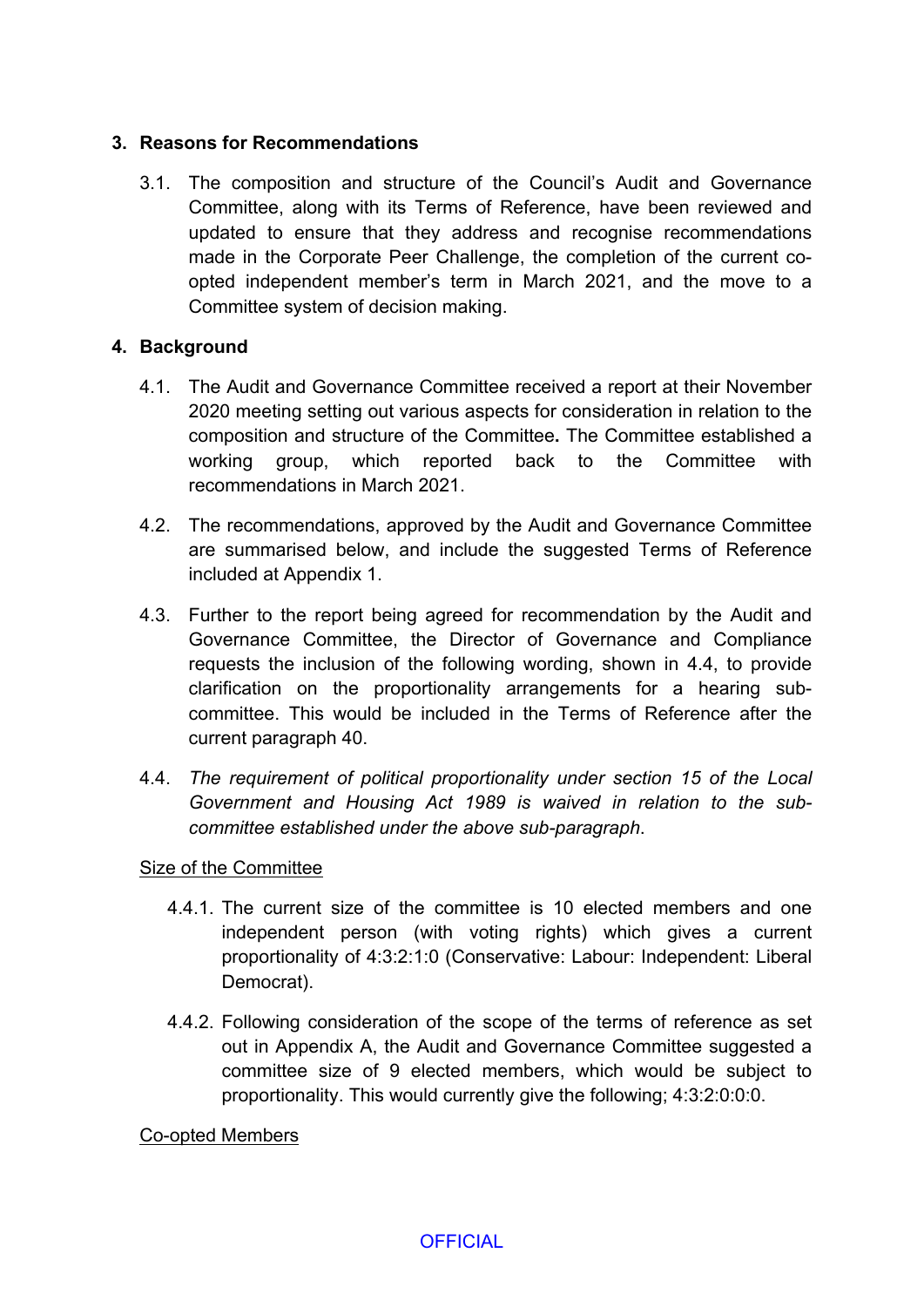- 4.4.3. The Committee currently has one co-opted independent member. The recommendation is to include 2 co-opted independent members in addition to the above Committee's membership, on a fixed term membership of 4 years. The independent person is entitled to be reimbursed for expenses but does not receive any allowance or remuneration.
- 4.4.4. Voting rights for the co-opted independent members need to have regard for the Local Government and Housing Act 1989, under which Committees may appoint third party individuals to be members of committees, but they are required to be non–voting or voting co-optees under s102(4).
- 4.4.5. As per section 102(3) that a committee/sub-committee for regulating and controlling the finance of the local authority or the area can only include third-party appointees in the event that it is advisory, the independent members may only vote in prescribed circumstances; for example where a committee is acting in an advisory capacity and making recommendations, all members of the committee should be able to vote on the recommendation. Where the Council has delegated to the Committee decisions such as the adoption of financial statements, the independent member should not be able to vote on those matters.

#### Other recommendations

- 4.4.6. To maintain the apolitical nature of the Audit and Governance Committee, membership should ensure separation from decision making. To achieve this, the following are recommended by the Working Group
	- 4.4.6.1. Membership of the Audit and Governance Committee may not include the Leader or Deputy Leader of the Council.
	- 4.4.6.2. Membership of the Audit and Governance Committee may not include Chairs or Vice Chairs from the Service Committees, including the Corporate Policy Committee and Finance Sub Committee.
	- 4.4.6.3. The Chair and Vice Chair of the Audit and Governance Committee may not sit on a service committee. If practicable they should not be from the controlling groups.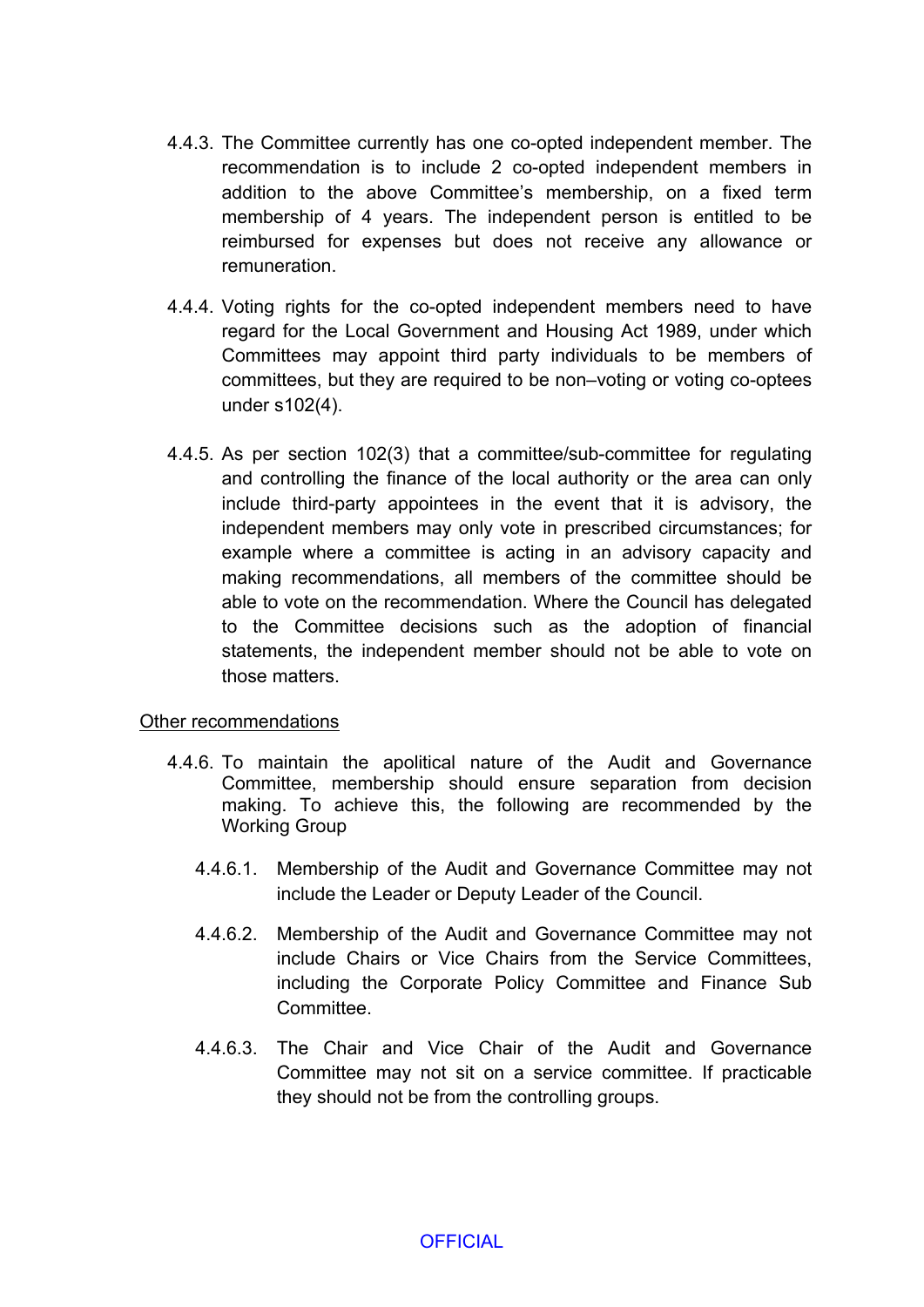- 4.4.6.4. Responsibility for the Member Code of Conduct/Standards arrangements remain within the function of the Audit and Governance Committee.
- 4.4.6.5. The standing Chair of the Hearing Sub Committee is the Chair of the Audit and Governance Committee; when convened for any individual item, the Chair should be of a different group to any subject member.
- 4.4.7. The Working Group recommended that the Terms of Reference of the Audit and Governance Committee are reviewed promptly within the first year of operation within the Committee System, with any recommendations for change being brought forward to Council in due course.

## **5. Implications of the Recommendations**

### 5.1.**Legal Implications**

- 5.1.1. The Localism Act 2011 amended the Local Government Act 2000 to allow councils to revert to a non-executive form of governance i.e. a committee system.
- 5.1.2. In relation to recommendations arising as a result of the proposed move to the Committee structure, the Working Group has shown regard to the allocation of seats on Committees to give effect to the political balance rules. The rules for the allocation of seats are set out in Sections 15 and 16 of the Local Government and Housing Act 1989 and Local Government (Committees and Political Groups) Regulations 1990.
- 5.1.3. The Accounts and Audit (England) Regulations 2015 say that a local authority is responsible "for a sound system of internal control which facilitates the effective exercise of its functions and the achievement of its aims and objectives; ensures that the financial and operational management of the authority is effective and includes effective arrangements for the management of risk"; and section 151 of the Local Government Act 1972 requires every local authority to "make arrangements for the proper administration of its financial affairs". Therefore, whilst primary responsibility for these arrangements lies with the Council's s.151 officer, the role of the Committee in providing oversight, challenge and assurance is critical in supporting this.
- 5.1.4. The preparation of the suggested terms of reference has been guided and assisted by the CIPFA guidance 'Audit Committees: Practical Guidance for Local Authorities and Police' 2018.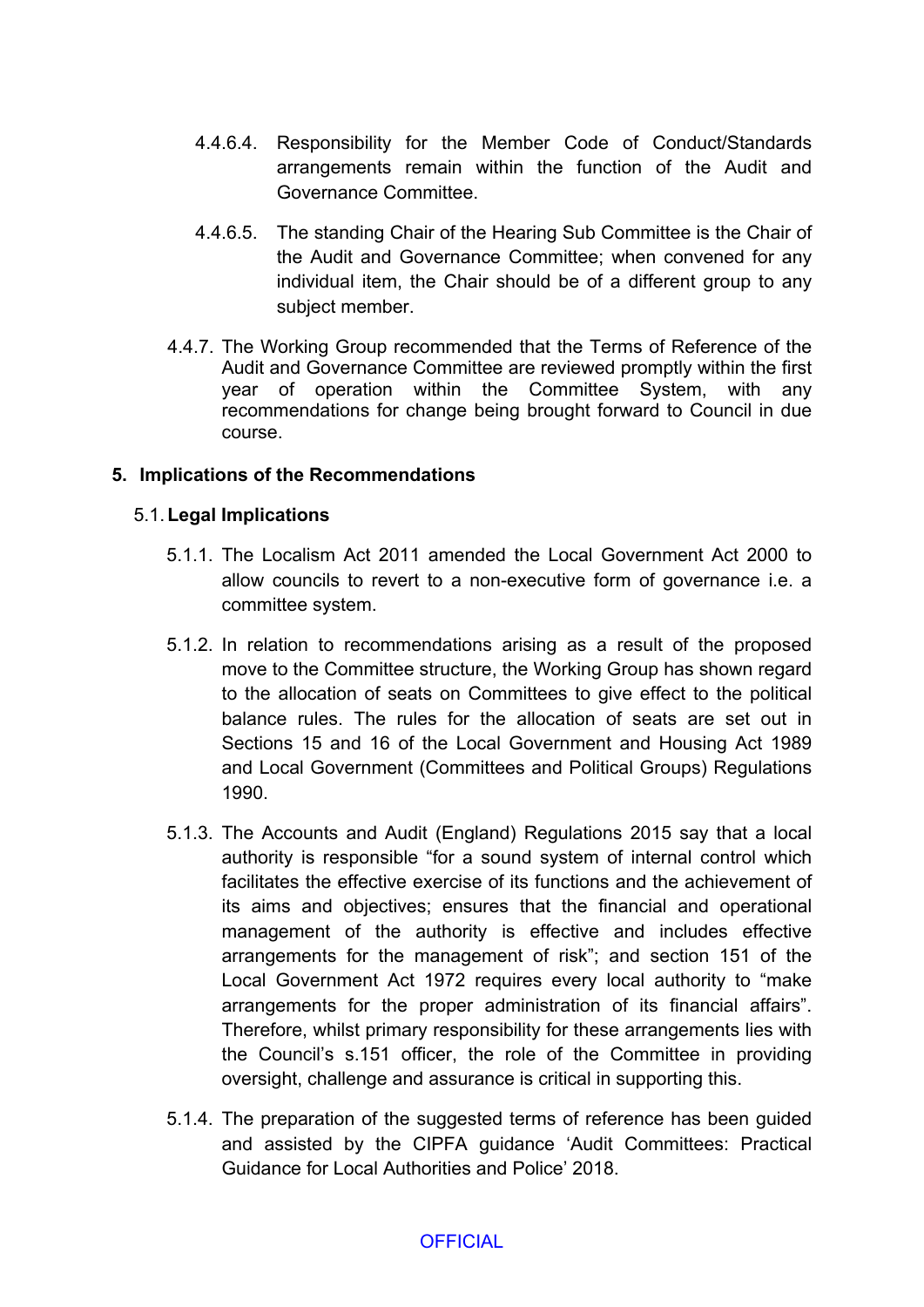## 5.2.**Finance Implications**

5.2.1. Current arrangements in place are consistent with those for other nonelected, co-opted committee members. There are no financial implications outside of the MTFS in adopting the recommendations proposed.

### 5.3.**Policy Implications**

5.3.1. The recommendations proposed demonstrate that the Committee has considered best practice and the impact of the move to the governance system operation and has identified proposals to ensure the Committee composition and structure is appropriate for local requirements.

### 5.4. **Human Resources Implications**

5.4.1. There are no direct Human Resources Implications.

### 5.5. **Risk Management Implications**

5.5.1. Failure to consider these aspects may undermine future effectiveness of the Committee's ability to achieve its objectives**.**

### 5.6. **Rural Communities Implications**

5.6.1. There are no direct implications for rural communities.

## 5.7. **Implications for Children & Young People/Cared for Children**

5.7.1. There are no direct implications for children and young people.

#### 5.8.**Public Health Implications**

5.8.1. There are no direct implications for public health.

#### 5.9. **Climate Change Implications**

5.9.1. There are no direct implications for Climate Change

#### **6. Ward Members Affected**

6.1. Not applicable

## **7. Consultation & Engagement**

7.1. The Audit and Governance Committee has received reports in relation to this in November 2020, January 2021 (verbal updated) and March 2021. The March 2021 report is attached at Appendix 1.

## **8. Appendices**